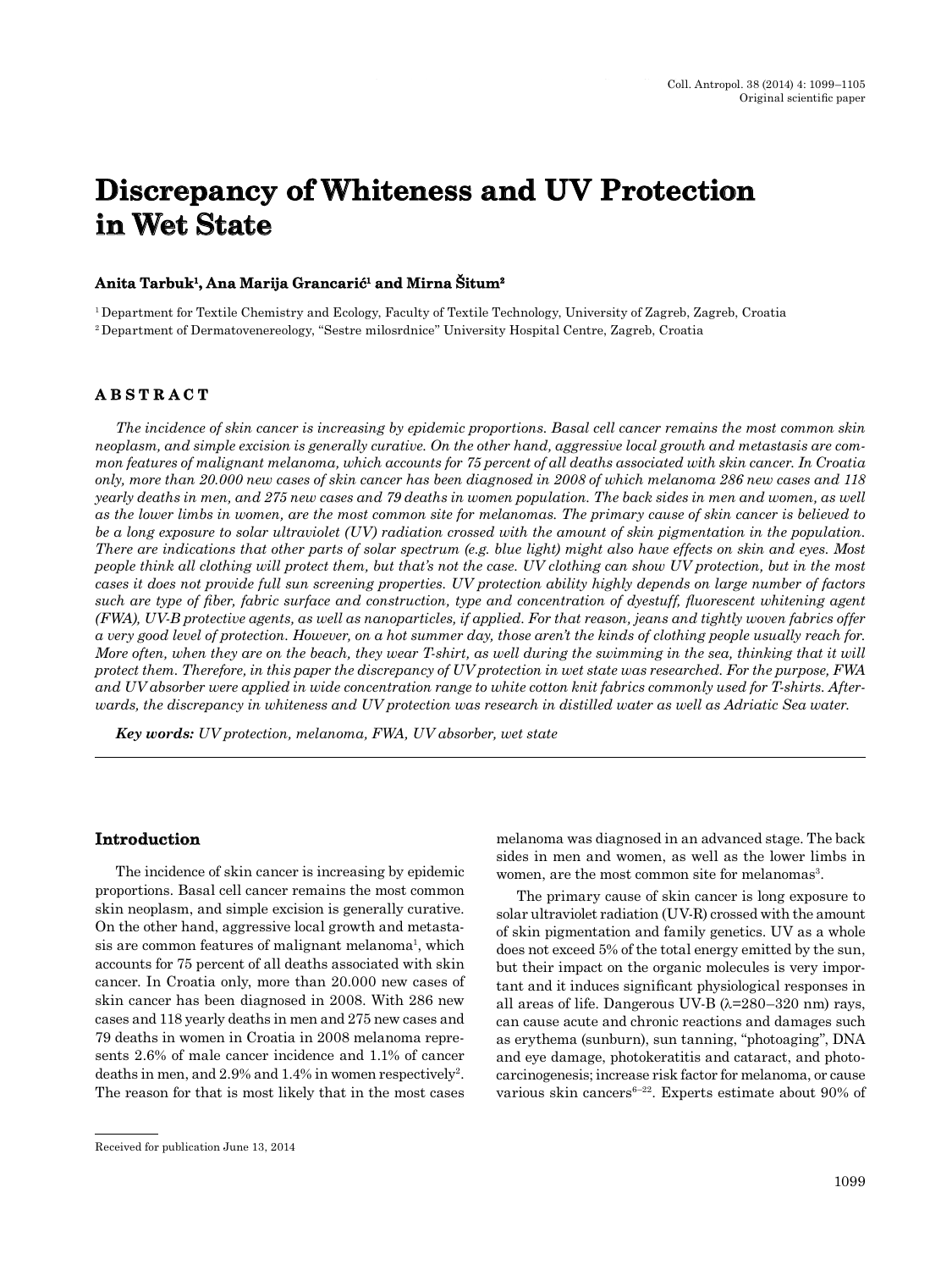melanomas are associated with severe UV exposure and sunburns over a lifetime. Intermittent sun exposure, especially in childhood and adolescence is considered to be a stronger risk factor for melanoma than continuous exposure1 . It is believed that in that period of life 80% of UV-R gets absorbed, whilst in the remaining 20% gets absorbed later in the lifetime. This suggests that proper and early photoprotection may reduce the risk of subsequent occurrence of skin cancer<sup>3</sup>.

Reducing the exposure time to sunlight, using sunscreens and protective textiles are the three ways of UV protection. Designing and engineering of UV protective fabrics, that are mostly clothing and accessories made of textiles, e.g. hats, shoes, shade structures such as umbrellas, awnings, and baby carrier covers etc, can be accomplished by chemical approach. Most people think all clothing will protect them, but that's not the case. UV clothing can show UV protection, but in the most cases it does not provide full sun screening properties. Literature sources claim that only 1/3 of the spring and summer collections tested give off proper UV protection $11$ . This is very important during summer months, when UV index is the highest. Fabric UV protection ability highly depends on large number of factors such are type of fiber, fabric surface, construction, porosity, density, moisture content, type and concentration of dyestuff, fluorescent whitening agents (FWA), UV-B protective agents (UV absorbers), as well as nanoparticles, if applied<sup>10–24</sup>. For all these reasons, jeans offer a very good level of protection, as do garments made from other tightly woven, dark fabrics. However, on a hot summer day, those aren't the kinds of clothing people usually reach for. Usually it is light fabric in pastel shades or white. More often, when they are on the beach, they wear T-shirt, as well during the swimming in the sea, thinking that it will protect them from harmful UV radiation.

When P. Krais in 1929 discovered fluorescent compound Esculin by water extraction from wild chestnut, he wrote "About the new white ...". It was the new white indeed, never seen before such high whiteness degree. This fluorescent compound and many others later synthesised add a new dimension to the white materials<sup>25</sup>. Nowadays, it is relatively easy to accomplish great whiteness applying the fluorescent whitening agents (FWAs). On the other hand, he could never assume that this UV-A absorption of  $FWA's$  would result in better UV protection as well<sup>14,17,20,22,23</sup>. Recently, the new fluorescent compounds, UV absorbers, were developed for UV-B protection as well. Latest research declare that FWA's and UV absorbers can be applied in washing<sup>21,24</sup>.

In general, melanoma incidence rates in white populations increase with proximity to the Equator, and vary across Europe, with the highest rates for both sexes in Switzerland, Denmark, Norway, Sweden and the Netherlands and the lowest rates in Central and Southeastern Europe. Recent trends in melanoma incidence and mortality have been less studied in both Mediterranean and Eastern European populations<sup>1</sup>. On the other hand, European Union supported research of UV protective clothing in Eastern European and Mediterranean countries of high UV index. However, the influence of wetness was not included in that research<sup>23</sup>. Therefore, in this paper the discrepancy of whiteness and UV protection in wet state by white cotton knit fabrics commonly used for T-shirts threated with fluorescent compounds was researched.

## **Materials and Methods**

Knitted fabric for T-shirts, a circular weft single jersey of 100% cotton yarn, was used. Fabric had surface mass 130 g/m<sup>2</sup>, 56 cm  $(22 \text{ inch})$  width in tubular form, having 11 whales/cm and 12 courses/cm. It was chemical bleached in peroxide baths in industrial conditions (B).

Fluorescent whitening agent (FWA) bis(4,4' triazinylamino)-stilbene-2,2'-disulfonic acid derivative (Uvitex BAM, Ciba-Geigy AG) and UV absorber stilbene disulphonic acid triazine derivative (Tinosorb FB, Ciba-Geigy AG) were applied in wide concentration range  $(c_1 =$ 0.01% owf (over weight of fibre);  $c_2=0.05\%$  owf;  $c_3=0.25\%$ owf;  $c_4 = 1\%$  owf;  $c_5 = 5\%$  owf;  $c_6 = 25\%$  owf) by exhaustion at 90°C for 30 minutes to achieve the best whiteness and UV protection. Afterwards, the discrepancy in whiteness and UV protection was research in distilled water as well as Adriatic Sea water.

Remission spectrophotometer SF 600 PLUS CT (Datacolor) was used for measuring spectral characteristics of cotton fabrics. CIE whiteness degree  $(W_{CIE})$  was calculated automatically according to ISO 105-J02:1997 *Textiles – Tests for colour fastness – Part J02: Instrumental assessment of relative whiteness* and Yellowing Index (YI) according to DIN 6167:1980 *Description of yellowing of practically white or practically colourless materials*. The discrepancy in wet state was determined through color differences of color coordinates according to:

$$
\Delta E^* = \left[ \left( \Delta H^* \right)^2 + \left( \Delta L^* \right)^2 + \left( \Delta C^* \right)^2 \right]^{\frac{1}{2}} \tag{1}
$$

where  $\Delta L^*$  is change in lightness,  $\Delta C^*$  change in chroma and  $\Delta H^*$  change in hue.

The relative intensity of fluorescence  $(\Phi_{\text{rel}})$  was calculated from measured fluorescence on adapted spectrophotometer Specol SV (Carl Zeiss). Illuminant is high voltage Hg bulb ( $\lambda_{\text{max}}$ =366 nm). Fluorescent Reference Standard, Datacolor was used for  $\Phi_{rel-standard}=40$ , with amplifying of 200x.

The fabric UV protection was determined according to AS/NZS 4399:1996 *Sun Protective Clothing: evaluation*  and classification. UVA and UVB transmission through fabric were measured on Varian Cary 50 Spectrophotometer, and *ultraviolet protection factor* (*UPF*), which indicates the ability of body protection by textile materials to prevent erythema, was calculated<sup>10</sup>.

## **Results and Discussion**

The discrepancy of whiteness and UV protection in wet state by white cotton knit fabrics commonly used for Tshirts was researched in this paper. The CIE whiteness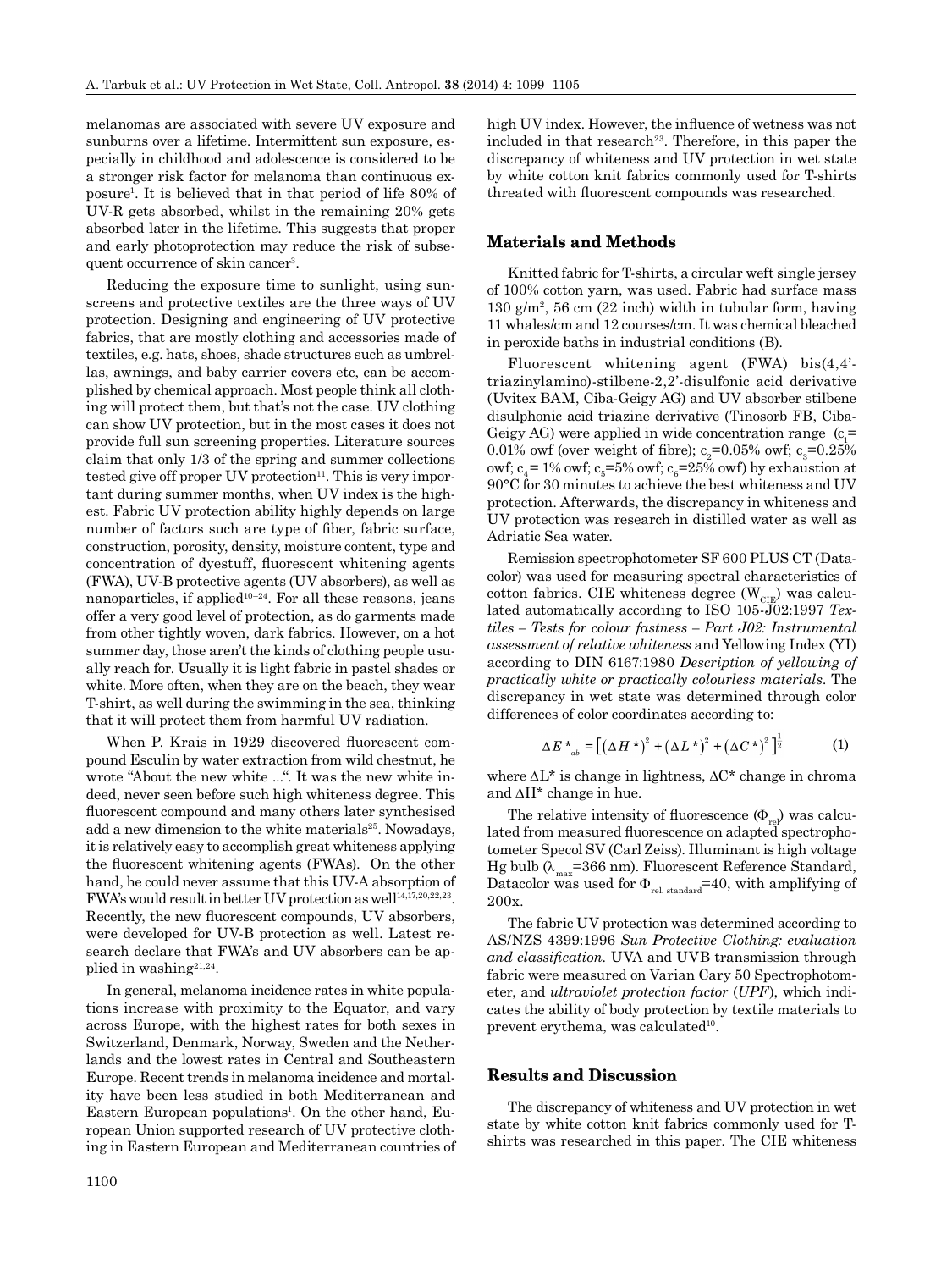#### **TABLE 1**

CIE WHITENESS (W<sub>CIF</sub>), YELLOWING INDEX (YI), RELATIVE INTENSITY OF FLUORESCENCE (Φ<sub>m</sub>), MAXIMUM OF REMISSION (R<sub>max</sub>) AND WAVELENGTH ( $\lambda_{\rm max}$ ), AND THE DISCREPANCY OF WHITENESS IN WET STATE OF FWA TREATED COTTON FABRICS

| Fabric            | $\mathbf{W}_{\rm CIE}$ | YI       | $\Phi_{\textrm{rel}}$ | $\mathbf{R}_{\text{max}}$ | $\lambda_{\max}$ | $dE^*$                   | Discrepancy                |  |
|-------------------|------------------------|----------|-----------------------|---------------------------|------------------|--------------------------|----------------------------|--|
|                   |                        |          |                       | $[\%]$                    | [nm]             |                          |                            |  |
| $\bf{B}$          | 69.4                   | 4.80     | $\mathbf{0}$          | 84.24                     | 700              |                          |                            |  |
| <b>B-DW</b>       | 65.6                   | 3.81     | $\mathbf{0}$          | 81.58                     | 700              | 1.989                    | Darker greener less yellow |  |
| <b>B-SW</b>       | 67.3                   | 4.83     | $\overline{0}$        | 82.21                     | 700              | 1.528                    | Darker greener             |  |
| <b>FWA0.01</b>    | 100.5                  | $-7.03$  | 22.38                 | 91.62                     | 440              | $\qquad \qquad -$        |                            |  |
| <b>FWA0.01-SW</b> | 97.7                   | $-7.15$  | 20.64                 | 88.62                     | 440              | 1.610                    | Darker redder bluer        |  |
| <b>FWA0.01-DW</b> | 102.9                  | $-8.69$  | 18.59                 | 92.01                     | 440              | 1.227                    | Darker redder bluer        |  |
| <b>FWA0.05</b>    | 138.6                  | $-25.60$ | 45.60                 | 114.47                    | 440              | $\overline{\phantom{0}}$ |                            |  |
| <b>FWA0.05-SW</b> | 134.8                  | $-22.63$ | 43.59                 | 110.82                    | 440              | 1.981                    | Darker redder less blue    |  |
| <b>FWA0.05-DW</b> | 136.4                  | $-23.19$ | 36.93                 | 111.91                    | 440              | 1.639                    | Darker redder bluer        |  |
| <b>FWA0.25</b>    | 144.8                  | $-25.00$ | 56.09                 | 121.80                    | 440              | $\overline{\phantom{0}}$ |                            |  |
| <b>FWA0.25-SW</b> | 145.5                  | $-26.91$ | 52.70                 | 121.65                    | 440              | 1.987                    | Darker redder bluer        |  |
| <b>FWA0.25-DW</b> | 147.1                  | $-27.72$ | 45.16                 | 122.27                    | 440              | 2.160                    | Darker redder bluer        |  |
| FWA1              | 143.2                  | $-24.87$ | 65.37                 | 124.26                    | 440              |                          |                            |  |
| FWA1-SW           | 144.8                  | $-27.41$ | 53.87                 | 124.34                    | 440              | 2.145                    | Darker redder bluer        |  |
| FWA1-DW           | 146.6                  | $-27.54$ | 54.96                 | 126.44                    | 440              | 2.374                    | Darker redder bluer        |  |
| FWA5              | 133.4                  | $-21.02$ | 51.13                 | 119.20                    | 450              |                          |                            |  |
| FWA5-SW           | 137.8                  | $-24.41$ | 46.12                 | 122.31                    | 450              | 2.272                    | Darker redder bluer        |  |
| FWA5-DW           | 138.0                  | $-24.23$ | 47.21                 | 122.68                    | 450              | 2.038                    | Darker redder bluer        |  |
| FWA25             | 115.4                  | $-14.78$ | 45.07                 | 112.75                    | 450              |                          |                            |  |
| FWA25-SW          | 107.2                  | $-12.93$ | 44.43                 | 111.40                    | 450              | 1.913                    | Darker greener less blue   |  |
| FWA25-DW          | 104.1                  | $-11.31$ | 45.01                 | 111.07                    | 450              | 2.419                    | Darker greener less blue   |  |

degree, yellowing index, relative intensity of fluorescence  $(\Phi_{rel})$ , maximum of remission  $(R_{max})$  and wavelength  $(\lambda_{max})$ , as well as the discrepancy of whiteness in wet state are collected in Tables 1 and 2. UV protective ability in dry and wet state is presented in Table 3 and Figures 1 a and b.

From Table 1 it is evident that high effects in textile cleaning of genetic and added impurities such are waxes, protein substances, pectin and other during scouring and bleaching in peroxide baths, where pigments are removed $27$ , leads to cotton whitening. As the whiteness increase, yellowness decreases. Optical brightening due to its fluorescence contributes to the fabric high whiteness and beauty in optimal range of concentration. That is the concentration of fluorescent compound at which the maximum of  $\Phi_{rel}$  or  $W_{CHE}$  are observed<sup>14,26</sup>. From the results of the whiteness and fluorescence of FWA treated cotton fabrics presented in Table 1 it can be seen that FWA concentration of 0.25% (up to 1%) in relation to mass of material is the optimum concentration for this optical brightener. Since this UV absorber is fluorescent as well, having similar chemical composition (stilbene disulphonic acid derivative) as FWA, optimum concentration for UV absorber could be determined and it is 0.25% owf as well (Table 2). At the low concentration of both fluorescent agents–FWA and UV absorber, blue fluorescence neutralizes the yellowness of bleached fabric giving the high luminosity and "most beautiful" white. Applied in the higher concentration than optimal one from results of remission and wavelength maximums, presented in Tables 1 and 2, it can be seen that change in emission spectrum occurred. It is a consequence of well-known bathochromic shift of the remission spectrum. It comes to a reduction of remission intensity with FWA and/or UV absorber's concentrations causing the extinction of fluorescence by quenching phenomenon, with a consequence of yellowness.

Considering the results of discrepancy of whiteness shown in Tables 1 and 2 it can be observed that all fabrics get darker when wet and in general bluer and redder. The reason for that is lower reflection of light from the fabric. In dry fabric, some of the photons of light are absorbed, but some are reflected and land on the eye's retina what gives the sensation of seeing a certain level of brightness.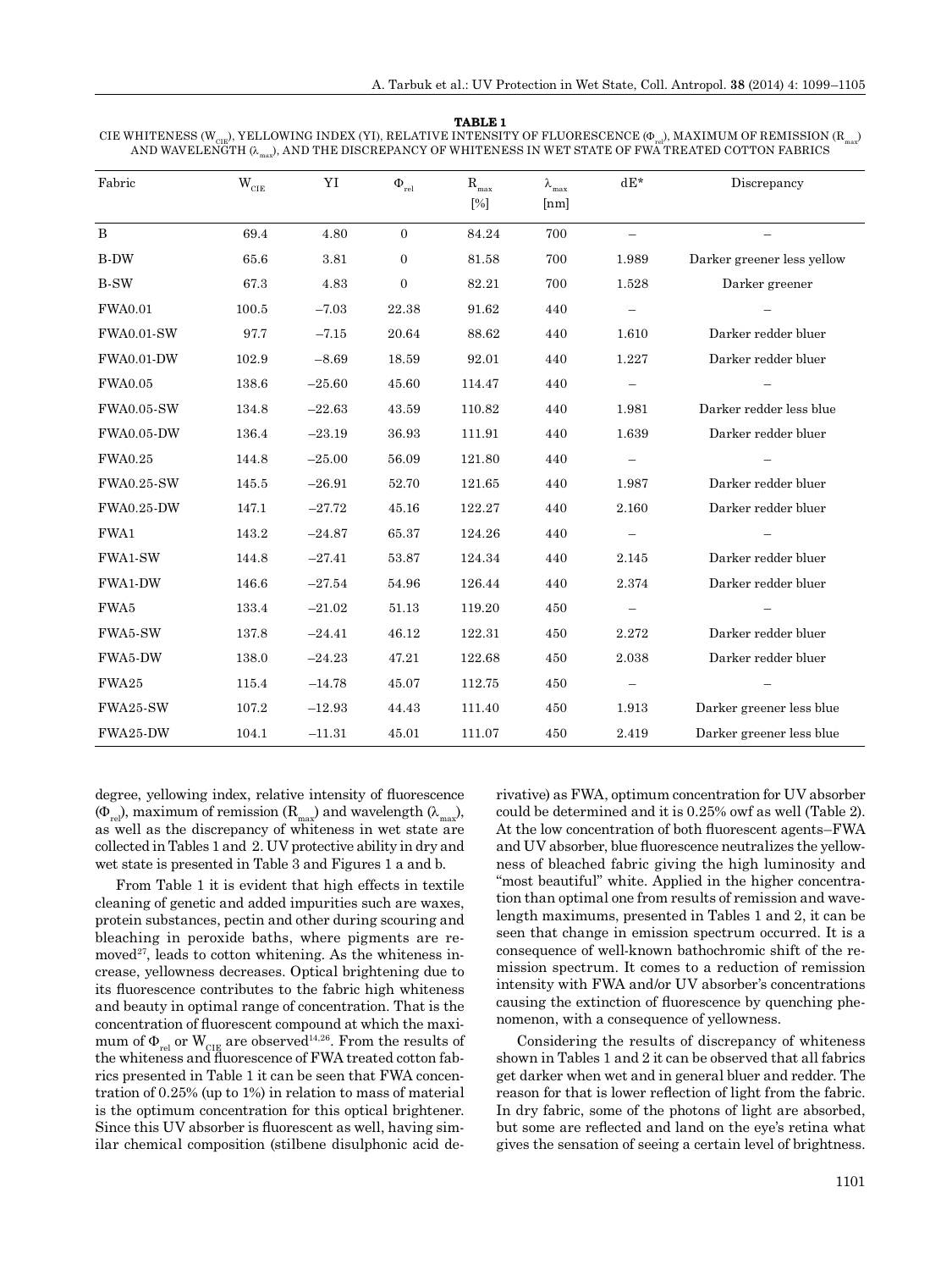| TABLE 2                                                                                                                                                |
|--------------------------------------------------------------------------------------------------------------------------------------------------------|
| CIE WHITENESS (W <sub>CIE</sub> ), YELLOWING INDEX (YI), RELATIVE INTENSITY OF FLUORESCENCE (O <sub>n</sub> ), MAXIMUM OF REMISSION (R <sub>nn</sub> ) |
| AND WAVELENGTH $(\lambda_{\text{max}})$ , AND THE DISCREPANCY OF WHITENESS IN WET STATE OF COTTON FABRICS TREATED WITH UV                              |
| ABSORBER                                                                                                                                               |

| Fabric           | $\mathbf{W}_{\rm CIE}$ | YI       | $\Phi_{\textrm{rel}}$ | $\rm R_{max}$<br>$[\%]$ | $\lambda_{\max}$<br>[nm] | $dE^*$                   | Discrepancy                |  |
|------------------|------------------------|----------|-----------------------|-------------------------|--------------------------|--------------------------|----------------------------|--|
| $\, {\bf B}$     | 69.4                   | 4.80     | $\boldsymbol{0}$      | 84.24                   | 700                      | $\overline{\phantom{0}}$ |                            |  |
| <b>B-DW</b>      | 65.6                   | 3.81     | $\boldsymbol{0}$      | 81.58                   | 700                      | 1.989                    | Darker greener less yellow |  |
| <b>B-SW</b>      | 67.3                   | 4.83     | $\boldsymbol{0}$      | 82.21                   | 700                      | 1.528                    | Darker greener less yellow |  |
| <b>UV0.01</b>    | 116.3                  | $-12.60$ | 30.48                 | 101.05                  | 440                      |                          |                            |  |
| UV0.01-SW        | 110.0                  | $-11.86$ | 25.74                 | 94.58                   | 440                      | 2.727                    | Darker redder less blue    |  |
| <b>UV0.01-DW</b> | 110.1                  | $-12.32$ | 23.91                 | 95.32                   | 440                      | 2.181                    | Darker less blue           |  |
| UV0.05           | 139.4                  | $-22.47$ | 48.73                 | 116.53                  | 440                      | $\qquad \qquad -$        |                            |  |
| <b>UV0.05-SW</b> | 137.1                  | $-23.15$ | 44.29                 | 114.00                  | 440                      | 1.699                    | Darker bluer               |  |
| <b>UV0.05-DW</b> | 139.5                  | $-23.92$ | 38.67                 | 115.93                  | 440                      | 1.481                    | Darker redder bluer        |  |
| UV0.25           | 145.1                  | $-25.71$ | 57.52                 | 123.58                  | 440                      | $\overline{\phantom{0}}$ |                            |  |
| <b>UV0.25-SW</b> | 144.2                  | $-26.58$ | 50.74                 | 124.36                  | 440                      | 1.084                    | Darker less red bluer      |  |
| <b>UV0.25-DW</b> | 143.6                  | $-26.38$ | 49.77                 | 123.99                  | 440                      | 1.127                    | Darker less red            |  |
| UV1              | 132.7                  | $-21.03$ | 55.32                 | 119.47                  | 440                      | $\overline{\phantom{0}}$ |                            |  |
| UV1-SW           | 133.0                  | $-22.51$ | 49.52                 | 120.87                  | 440                      | 1.356                    | Darker bluer               |  |
| UV1-DW           | 130.1                  | $-21.19$ | $50.12\,$             | $119.75\,$              | 440                      | 1.136                    | Darker less red less blue  |  |
| UV <sub>5</sub>  | 84.9                   | $-3.11$  | 49.68                 | 99.51                   | 460                      |                          |                            |  |
| UV5-SW           | 77.9                   | $-1.95$  | 42.02                 | 98.28                   | 460                      | 1.715                    | Darker greener less blue   |  |
| UV5-DW           | 83.8                   | $-3.79$  | 41.33                 | 100.30                  | 460                      | 0.928                    | Darker greener bluer       |  |
| <b>UV25</b>      | 51.5                   | 7.92     | 33.01                 | 94.26                   | 460                      | $\qquad \qquad -$        |                            |  |
| <b>UV25-SW</b>   | 13.9                   | 19.21    | 22.73                 | 82.89                   | 460                      | 7.014                    | Darker greener yellow      |  |
| <b>UV25-DW</b>   | 28.9                   | 14.20    | 29.18                 | 90.10                   | 460                      | 4.448                    | Darker greener yellow      |  |

But when the fabric gets wet, the water fills in the interyarn spacing. When the light falls on the wet fabric, some of it enters the water at one angle and refracts at other because the light waves travel at a slower speed in water than it does in air. Fewer photons of light get back to the eyeball, and therefore the wet fabric "appears" darker than the dry one. But as the water gradually evaporates, more and more light is reflected back to the eveball. and can be seen brighter again. The amount of refraction, referred to as the refractive index, is affected by both the salinity and temperature of the water, and therefore there is a difference between fabrics treated with sea and distilled water. It is to point out that the salts in Sea water act as quenchers of fluorescence as well. Therefore, for the highest concentration of applied FWA's, 0.25% owf, CIE whiteness falls from 115.4 to 107.2. This phenomenon is even more evident for UV absorber applied in concentrations higher than optimal one. The whiteness for applied 5% owf decreases from 84.9 to 77.9, and for 25% owf from 51.5 to low 13.9.

The impact of fluorescent compounds – FWA and UV absorber on the UV protection of cotton fabrics was monitored by the UV-A and UV-B (Tables 3) transmission and UPF (Figure 1). As it was said above, removing the impurities in scouring and bleaching leads to better whiteness. On the other hand, it leads to low UV protection as well. Therefore, chemically bleached cotton fabric (B) is nonrateable for UV protection since UPF is 5.24.

From the results shown in Table 3 and in Figure 1a it can be seen that fluorescent whitening agent applied even in small concentration leads to higher UPF (UPF $_{\text{FWA0.01\%}}$ = 10.77,  $UPF_{\text{FWA0.05\%}}$ =20.13). Based on electronically-excited state by energy of UV-R (usually 340–370 nm) the molecules of FWAs show the phenomenon of fluorescence giving to white textiles high whiteness of outstanding brightness by reemitting the energy at the blue region (typically  $420-470$  nm) of the spectrum<sup>25</sup>. By absorbing UV-A radiation optical brightened fabrics transform this radiation to blue fluorescence what leads to excellent UV protection in higher concentrations (UPF $_{\text{FWA5\%}}$ =47.68, UPF $_{\text{FWA25\%}}$ =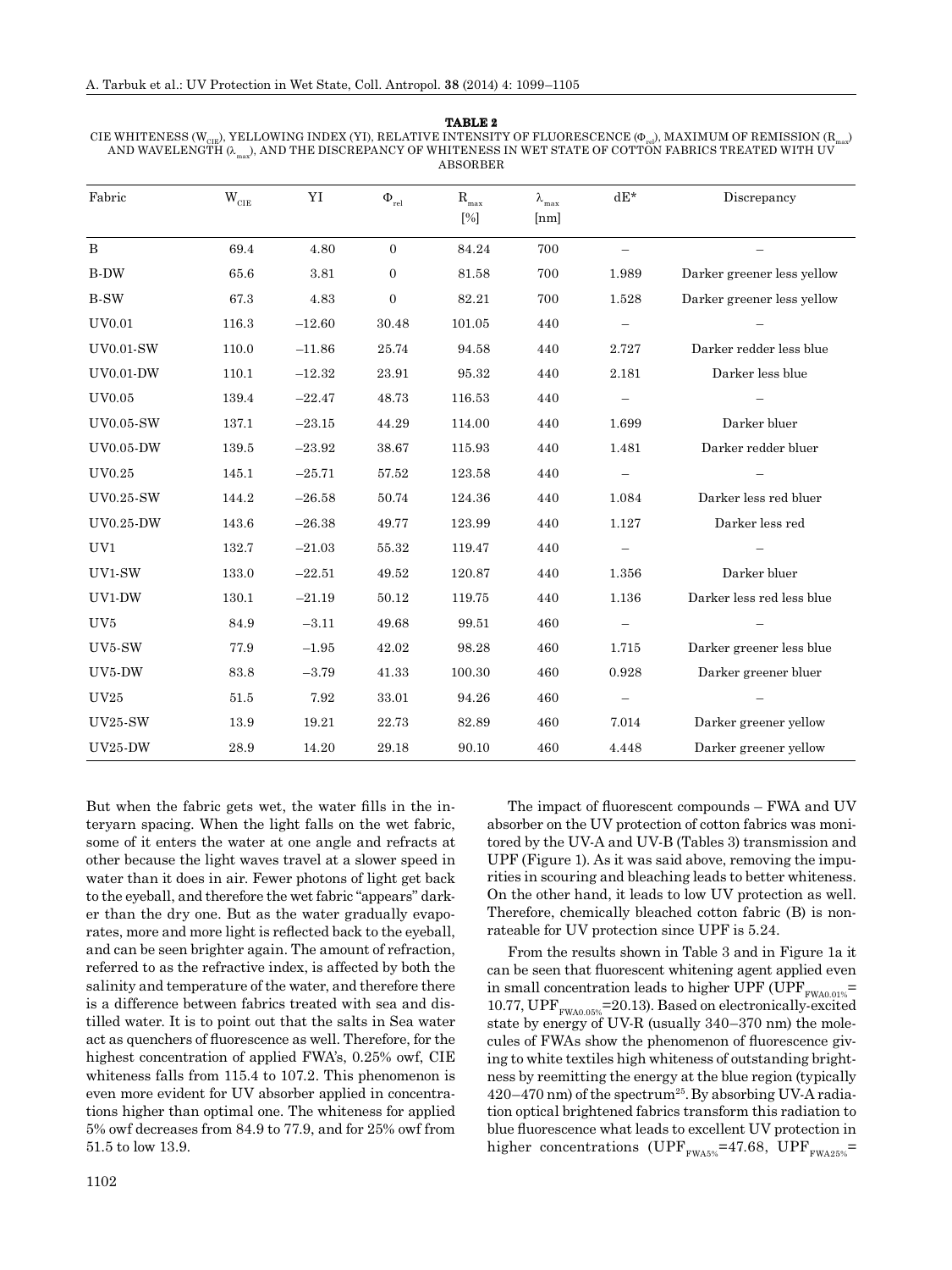#### **TABLE 3**

UVA AND UVB TRANSMISSION, AND UV PROTECTION RATING ACCORDING TO AS/NZS 4399:1996 OF FWA AND UV ABSORBER TREATED COTTON FABRICS IN DRY AND WET STATE

| Fabric          |              | Dry          |         |                  | Sea water    |         |                  | Distilled Water |         |  |
|-----------------|--------------|--------------|---------|------------------|--------------|---------|------------------|-----------------|---------|--|
|                 | $\tau_{UVA}$ | $\tau_{UVB}$ | Rating* | $\tau_{\rm UVA}$ | $\tau_{UVB}$ | Rating* | $\tau_{\rm UVA}$ | $\tau_{UVB}$    | Rating* |  |
| B               | 50.233       | 17.533       | 5       | 5.069            | 6.422        | 15      | 4.362            | 5.409           | 15      |  |
| <b>FWA 0.01</b> | 8.907        | 8.021        | 10      | 3.945            | 4.036        | 20      | 3.909            | 3.861           | 20      |  |
| <b>FWA 0.05</b> | 4.402        | 3.206        | 20      | 2.904            | 2.352        | 25      | 2.298            | 1.794           | 30      |  |
| <b>FWA 0.25</b> | 3.534        | 2.634        | 20      | 2.314            | 1.968        | 35      | 1.527            | 1.208           | 50      |  |
| FWA 1           | 2.278        | 1.702        | 35      | 0.695            | 0.577        | $50+$   | 1.494            | 1.267           | $50+$   |  |
| FWA 5           | 1.633        | 1.189        | 45      | 0.668            | 0.548        | $50+$   | 0.711            | 0.605           | $50+$   |  |
| <b>FWA 25</b>   | 0.788        | 0.728        | $50+$   | 0.258            | 0.281        | $50+$   | 0.553            | 0.574           | $50+$   |  |
| UV 0.01         | 7.182        | 7.368        | 10      | 2.962            | 3.307        | 25      | 3.855            | 4.224           | 20      |  |
| UV 0.05         | 3.231        | 2.974        | 25      | 1.539            | 1.663        | 50      | 1.584            | 1.723           | 45      |  |
| UV 0.25         | 1.763        | 1.589        | 40      | 0.851            | 0.869        | $50+$   | 0.389            | 0.425           | $50+$   |  |
| UV <sub>1</sub> | 1.606        | 1.477        | 50      | 0.651            | 0.668        | $50+$   | 0.486            | 0.509           | $50+$   |  |
| UV <sub>5</sub> | 1.246        | 1.093        | $50+$   | 0.178            | 0.199        | $50+$   | 0.273            | 0.296           | $50+$   |  |
| <b>UV25</b>     | 0.211        | 0.225        | $50+$   | 0.394            | 0.419        | $50+$   | 0.317            | 0.358           | $50+$   |  |

\*UPF rating according to AS/NZS 4399:1996 – 0, 5, 10: Non-rateable; 15, 20: Good; 25, 30, 35: Very good; 40, 45, 50, 50+: Excellent UV protection



*Fig. 1. UV protection expressed via Ultraviolet protection factor (UPF) of cotton fabrics in dry and wet state treated with a) FWA, b) UV absorber.*

93.89). Cotton fabrics of the highest FWAs concentration have the highest UPF in dry state. That confirms that FWA insures high protection of UV radiation. By treating cotton fabric with an UV absorber in the wide concentration range protective effect is more enhanced. Application of small amount of UV absorber results in good UV protection in dry state (UPF<sub>UV0.01%</sub>=12.53, UPF<sub>UV0.05%</sub>=28.19). UV absorber offers excellent UV protection if applied in optimal concentration of 0.25% owf or higher. That is because UV absorbers absorb damaging UV-R range of 290 nm to 360 nm, and convert it into harmless heat energy17,21. For difference of FWA's UV absorbers offer UV-B protection as well. However, the fabrics with the highest

intensity of fluorescence do not show the highest UPF values. In dry state, UV protection increase with fluorescent compound concentration, regardless of quenching phenomenon.

Considering the different refractive index in water and in the air it is differently reflected from the surface as explained before. Because of higher and scattered reflection, transmission is lower for both water applied, distilled and sea water, resulting in higher UPF values. It can be said that in wet state cotton knit fabrics treated with fluorescent compounds give off better UV protection than in dry state regardless of the concentration and type of fluorescent compound applied. This phenomenon is more enhanced for Sea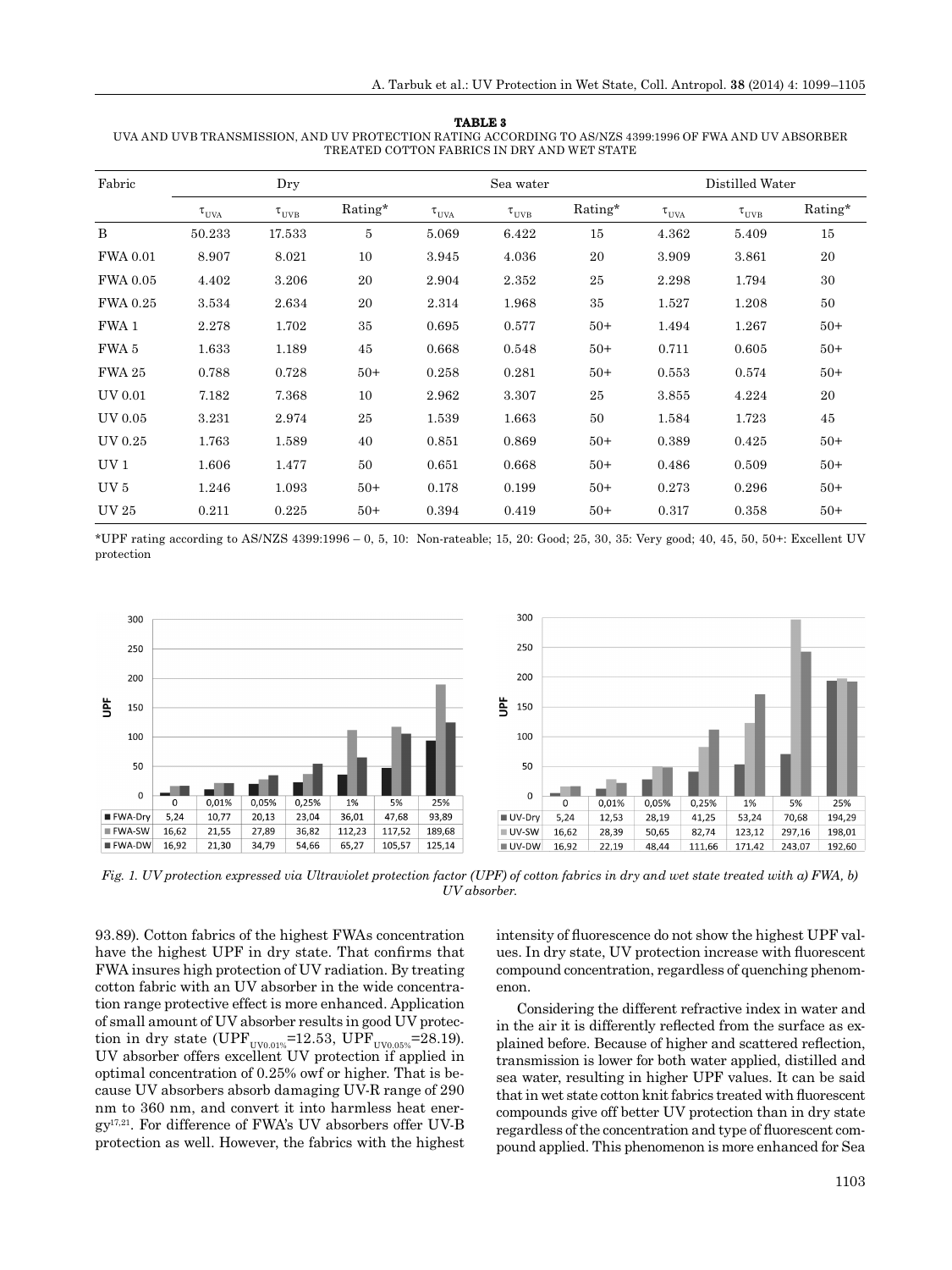water, since the refractive index increases with salinity increment and decrease of temperature. That can be explained by that some of the Sun's radiant energy is reflected from the water surface; it is not absorbed, but additionally scattered by molecules suspended in the water, whilst the other part penetrates the water's surface, absorb and converse to other forms of energy, such as heat that warms or evaporates water, or is used by plants to fuel photosynthesis. Considering the applied concentrations, in general it can be said that higher concentration of fluorescent compound applied, better UV protection was achieved in wet state. The only exception is the highest concentration of UV absorber. From Figure 1b it can be seen that the UV protection in wet state is lower if applied 25% owf than 5% owf of UV absorber. As it was observed for the CIE whiteness which significantly decreased, it can be assumed that this drop of UPF in wet state can be result of quenching of fluorescence as well. However, achieved UV protection is excellent regardless of the drop and can even obey that request regarding UV index during the summer time in Mediterranean countries, as well as Australia and USA, which acquire UPF>UV index\*15.

## **Conclusion onclusion**

Primary prevention and early detection are essential regarding deduction of melanoma incidence. Considering prevention, especially in childhood and adolescence, it is necessary to apply sunscreening lotions and wear adequate clothing. Chemically bleached cotton fabrics are non-rateable for UV protection. Therefore, for summer

## **REFERENCES E F E R E N C E S**

1. ROBINS P, PEREZ M, Understanding melanoma (The Skin Cancer Foundation, New York, 1996). — 2. BARBARIĆ J, ZNAOR A, Croatian medical journal, 53 (2012) 135. DOI: 10.3325/cmj.2012.53.135. — 3. ŠITUM M, Smjernice u dijagnostici i liječenju najčešćih dermatoza i tumora kože (Naklada Slap, Jastrebarsko, 2012.). — 4. ARMSTRONG BK, KRICKER A, Melanoma Res, 3 (1993) 395. — 5. BERWICK M, ARM-STRONG BK, BEN-PORAT L, FINE J, KRICKER A, EBERLE C, BARNHILL R, JNCI J Natl Cancer Inst, 97 (2005) 195. DOI: 10.1093/ jnci/dji019. — 6. LUGOVIĆ MIHIĆ L, BULAT V, ŠITUM M, ČAVKA V, KROLO I, Coll Antropol, 32 (2008) 153. — 7. ŠITUM M, BULJAN M, ČAVKA V, BULAT V, KROLO I, LUGOVIĆ MIHIĆ L, Coll Antropol, 32 (2008) 9. — 8. BULJAN M, ŠITUM M, BOLANČA Z, VURNEK ŽIVKOVIĆ M, LUGOVIĆ L, Coll Antropol, 34 (2010) 131. — 9. BULJAN M, RAJAČIĆ N, VURNEK ŽIVKOVIĆ M, BLAJIĆ I, KUSIĆ Z, ŠITUM M, Coll Antropol, 32 (2008) 47. — 10. REINERT G, FUSO F, HILFIKER R, SCHMIDT E, Text Chem Color, 29 (1997) 36. — 11. HOFFMANN K, LAPERRE J, AVERMAETE A, ALTMEYER P, GAMBICHLER T, Arch Dermatol, 137 (2001) 1089. DOI: 10-1001/pubs.ArchDermatol.-ISSN-0003-987x-137-8-dre10006. — 12. DIFFEY BL, Phys Med Biol, 36 (1991) 299. DOI: 10.1088/0031-9155/36/3/001. — 13. ALGABA I, RIVA A,

#### *A. Tarbuk*

clothing additional fabric protection is necessary. Treatment with fluorescent compounds, FWA and UV absorber in wide concentration range, leads to multifunctionality – high whiteness, neutralizing of yellowness, giving to the fabric the high luminosity and protection against UV radiation. The fluorescence contributes to the high whiteness and beauty in optimal concentration. In the range of higher concentration quenching of fluorescence occurs, resulting in fabric yellowness. The harmonic change from bleached cotton knitted fabric, through its brilliant whiteness, to its yellowness has been more outlined for UV absorber than FWA. In wet state, regardless of applied water – sea or distilled, fabrics get darker, lowering its whiteness. UV light is not absorbed, but reflected from the water contained in the pores of the knitted fabric. On the other hand, because of reflection from water, better UV protection is achieved in wet state. This phenomenon is more evident for Sea water, because of additional light scattering since it contains about 40% of inorganic salts. Having in mind that fluorescent compounds are present in laundry detergents, and it accumulation during washing process leads to even better UV protection<sup>19,20</sup>, it is to suggest application of these compounds to protective cloth-

### **Acknowledgements cknowledgements**

Authors acknowledge University of Zagreb for financial support to research "Optical and Protective Potential of Fluorescent Compounds in Cotton Material Finishing and Care" (KFPI 1, TP1.89).

ing for prevention of skin cancer incidence.

AATCC Review, 4 (2004) 26. — 14. GRANCARIĆ AM, TARBUK A, DU-MITRESCU I, BIŠĆAN J, AATCC Review, 6 (2006) 44. — 15. GRANCARIĆ AM, TARBUK A, Mater Technol, 24 (2009) 58. DOI 10.1179/175355509X417972. — 16. GRANCARIĆ AM, TARBUK A, KOVAČEK I, Chem Ind Chem Eng Q, 15 (2009) 203. DOI: 10.2298/CICE-Q0904203G. — 17. TARBUK A, GRANCARIĆ AM, ŠITUM M, MARTI-NIS M, Coll Antropol, 34 (2010) 179. — 18. COX CREWS P, ZHOU Y, AATCC Review, 4 (2004) 41. — 19. GAMBICHLER T, ROTTERDAM S, ALTMEYER P, HOFFMANN K, BMC Dermatology, 1 (2001) 6. DOI: 10.1186/1471-5945-1-6. — 20. TARBUK A, GRANCARIĆ AM, JANČIJEV I, SHARMA S. Tekstil, 55 (2006) 383. — 21. HILFIKER R, KAUFMANN W, REINERT G, SCHMIDT E, Text Res J, 66 (1996) 61. DOI: 10.1177/004051759606600201. — 22. RIVA A, ALGABA I, PRIETO R, Tekstil,56 (2007) 1. — 23. ZHOU Y, COX CREWS P, Text Chem Color, 30 (1998) 19. — 24. DEKANIĆ T, PUŠIĆ T, SOLJAČIĆ I, Tenside Surfact Det, 51 (2014) 451. — 25. EUREKA Project E!3145 Sunprotex (2003– 2007). — 26. GRANCARIĆ AM, SOLJAČIĆ I, Melliand Textilberichte, 61 (1980) 242. — 27. TARBUK A, GRANCARIĆ AM, LESKOVAC M, Cellulose, 21 (2014) 2089. DOI: 10.1007/s10570-014-0194-6.

*Department of Textile Chemistry and Ecology, Faculty of Textile Technology, University of Zagreb, Prilaz baruna Filipovića 28a, 10 000 Zagreb, Croatia e-mail: anita.tarbuk@ttf.hr*